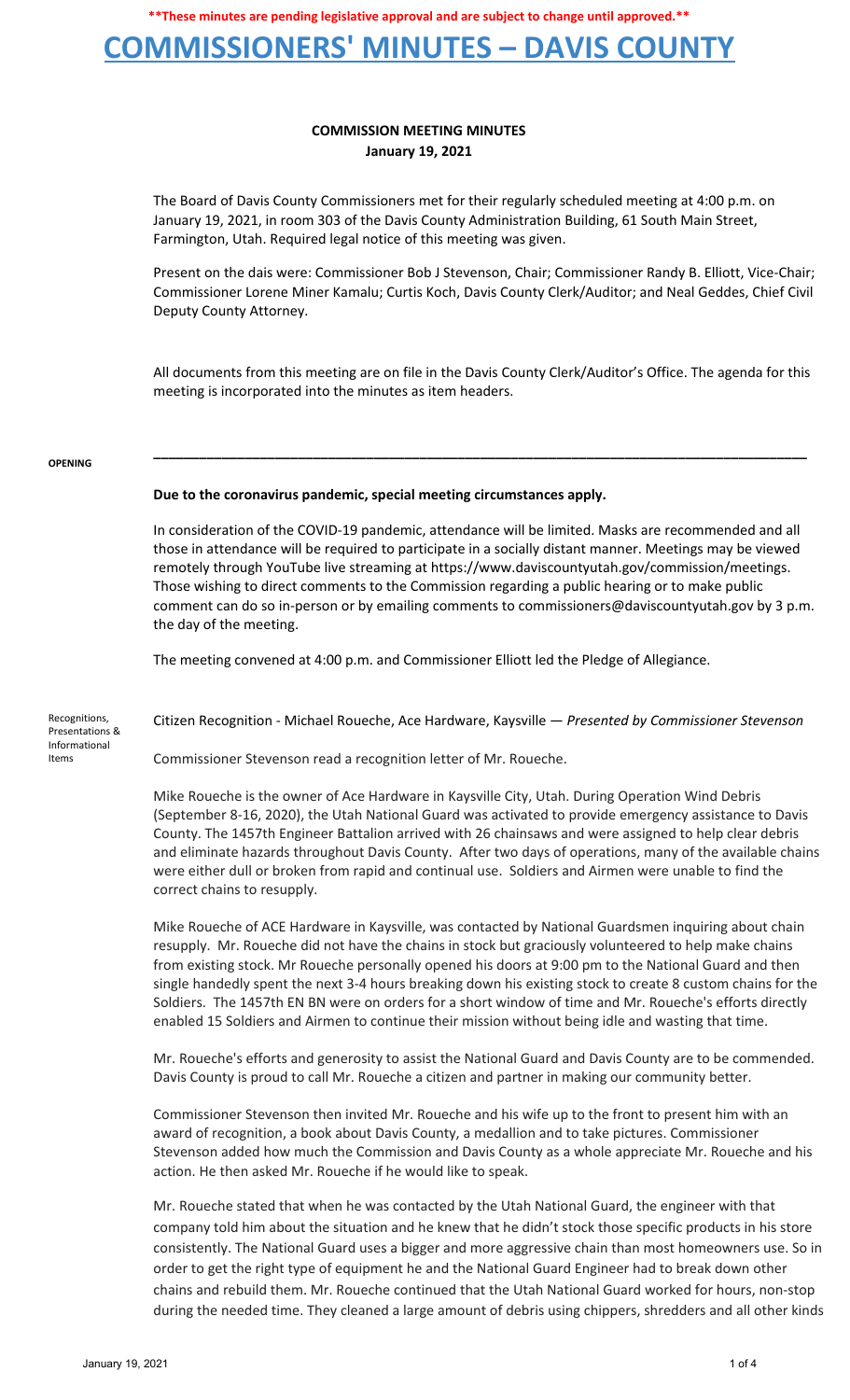**\*\*These minutes are pending legislative approval and are subject to change until approved.\*\***

# **COMMISSIONERS' MINUTES – DAVIS COUNTY**

of equipment. He added that it is an easy thing for him to go up there late at night and help with equipment needs, it was not really much of a sacrifice, but to watch the Guardsmen work and to watch them give of their time and their ability for the community benefit proves to him that they are the ones who really deserve the credit. He then thanked the Commission for the recognition.

| <b>PUBLIC</b><br><b>COMMENTS</b>                          |                                                                                                                                                                                                                                                                                                                                                                                                                                                                                                                                                                                               |
|-----------------------------------------------------------|-----------------------------------------------------------------------------------------------------------------------------------------------------------------------------------------------------------------------------------------------------------------------------------------------------------------------------------------------------------------------------------------------------------------------------------------------------------------------------------------------------------------------------------------------------------------------------------------------|
| <b>BUSINESS/</b>                                          | The public was invited to make comments to the Commission. None were made.                                                                                                                                                                                                                                                                                                                                                                                                                                                                                                                    |
| <b>ACTION</b>                                             |                                                                                                                                                                                                                                                                                                                                                                                                                                                                                                                                                                                               |
|                                                           | All items were presented by Commissioner Stevenson unless otherwise noted.                                                                                                                                                                                                                                                                                                                                                                                                                                                                                                                    |
| <b>ANIMAL CARE</b>                                        | 1. Agreement #2021-19 with Mountain West Veterinary Specialists to sponsor the adoption fees for<br>one animal per week the entire year and one animal each business day.                                                                                                                                                                                                                                                                                                                                                                                                                     |
| ASSESSOR'S<br><b>OFFICE</b>                               | 2. Amendment #2018-54-B with Thimgan and Associates to provide valuation services during 2021.<br>Commissioner Stevenson mentioned this amendment is a payable.                                                                                                                                                                                                                                                                                                                                                                                                                               |
| CLERK/<br><b>AUDITOR'S</b>                                | Presented by Clerk/Auditor, Curtis Koch                                                                                                                                                                                                                                                                                                                                                                                                                                                                                                                                                       |
| <b>OFFICE</b>                                             | 3. Request approval of voting precinct adjustments. These boundary adjustments happen through the<br>normal course of election cycles and growth of the County as precincts grow and exceed the 1.250<br>population limit. Curtis provided attachments for consideration which are included as attachments<br>to these minutes.<br>4. Agreement #2021-20 with USU Extension Services to provide a wide range of cooperative extension<br>services to County residents during 2021. Commission Stevenson stated for the record that the<br>contract amount for the USU Agreement is \$246,656. |
| <b>COMMISSION</b><br><b>OFFICE</b>                        | 5. Agreement #2021-21 with Utah Indigent Defense Funds Board to appoint attorney Scott L. Wiggins,<br>Arnold & Wiggins, P.C., as "Appellate Counsel" indigent legal defense services in behalf of Joshua<br>Shoenberger.                                                                                                                                                                                                                                                                                                                                                                      |
| <b>COMMUNITY</b><br>AND<br><b>ECONOMIC</b><br>DEVELOPMENT | Presented by CED Director, Kent Andersen<br>6. Ratification of Agreement #2021-22 from the U.S. Dept. of Treasury for Emergency Rental                                                                                                                                                                                                                                                                                                                                                                                                                                                        |
| (CED)                                                     | Assistance Funding for Emergency Rental Assistance Funding. Kent explained that this ratification is<br>the agreement to accept funds and that CED is still in the process of determining how best to<br>disperse those funds.<br>7. Agreement #2020-223-A with the U.S. Department of Housing and Urban Development (HUD) for                                                                                                                                                                                                                                                                |
|                                                           | CARES Act funding for the Community Development Block Grant program (CDBG-CV) Round 3.<br>8. Agreement #2021-23 with Rocky Mountain Power to be a major sponsor for the 2021 Great Salt<br>Lake Bird Festival.                                                                                                                                                                                                                                                                                                                                                                                |
|                                                           | 9. Agreement #2021-24 with CenterPoint Legacy Theatre for Discover Davis sponsorship for the 2021<br>theatre season.                                                                                                                                                                                                                                                                                                                                                                                                                                                                          |
|                                                           | 10. Agreement #2021-25 with Tracy Aviary for sponsorship of the 2021 Great Salt Lake Bird Festival.<br>11. Agreement #2021-26 with JEPS Foundation for sponsorship of the 2021 Great Salt Lake Bird<br>Festival.                                                                                                                                                                                                                                                                                                                                                                              |
|                                                           | 12. Agreement #2021-27 with Davis Arts Council for sponsorship of the 2021 Discover Davis season.<br>13. Agreement #2021-28 with Bonneville Basin Kennel Club for space rental at the Legacy Events Center<br>for their annual all breed dog show.                                                                                                                                                                                                                                                                                                                                            |
|                                                           | 14. Agreement #2021-29 with Wasatch Soccer for space rental at the Legacy Events Center for the<br><b>Wasatch Soccer Classic Soccer Tournament)</b>                                                                                                                                                                                                                                                                                                                                                                                                                                           |
|                                                           | 15. Agreement #2021-30 with Layton Strikers for winter soccer training at Legacy Events Center.<br>16. Agreement #2021-31 with South Weber City for use of an exhibit building at Legacy Events Center<br>for an annual planning retreat and a dinner.                                                                                                                                                                                                                                                                                                                                        |
|                                                           | Commissioner Stevenson asked if the parties renting space were holding their events outside so that there                                                                                                                                                                                                                                                                                                                                                                                                                                                                                     |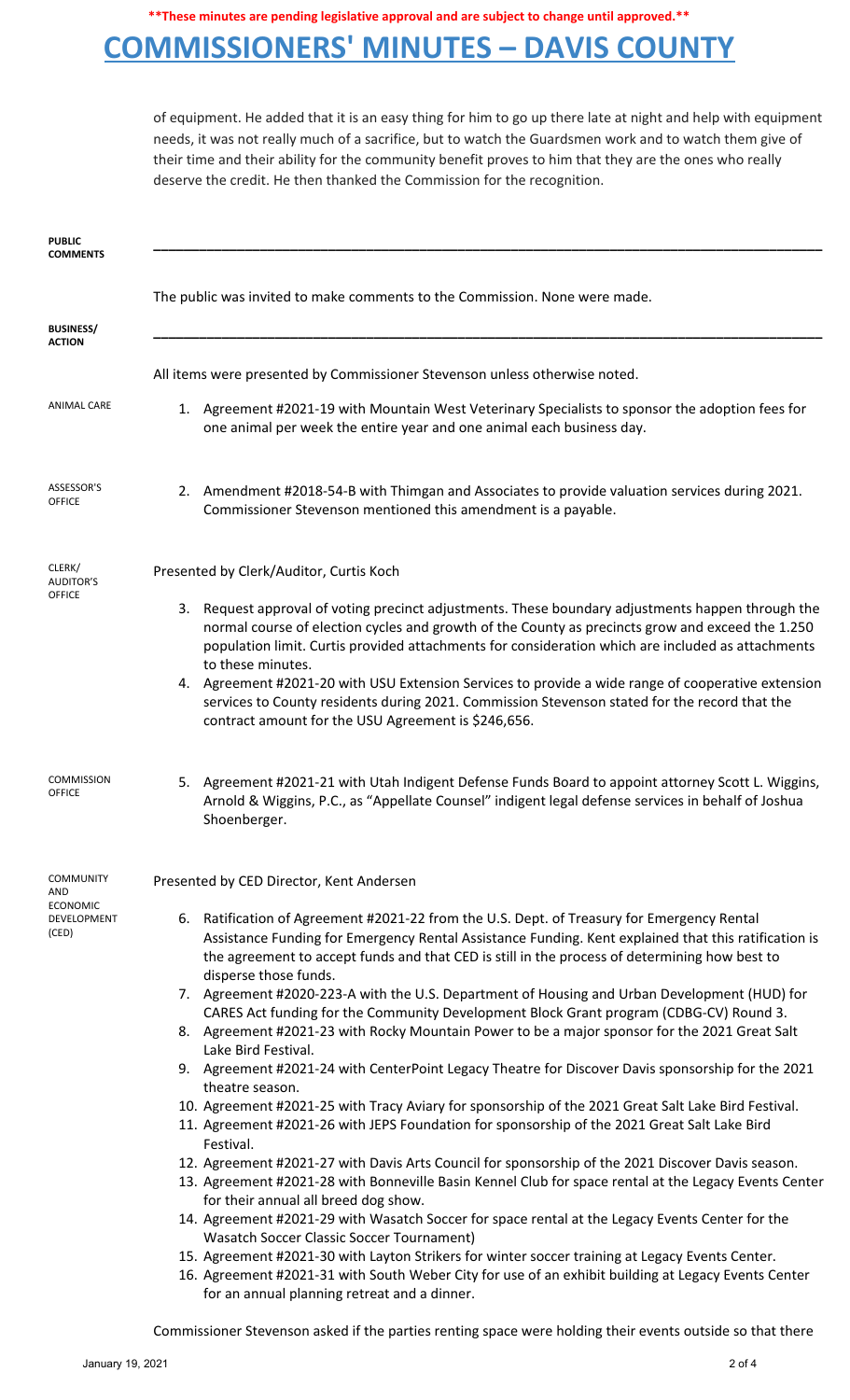# **COMMISSIONERS' MINUTES – DAVIS COUNTY**

were no issues with COVID-19 restrictions. CED Director responded that these events are being held indoors and outdoors, in different locations at different times.

HEALTH DEPARTMENT

SHERIFF'S **OFFICE** 

Presented by Commissioner, Lorene Kamalu

- 17. Agreement #2021-32 with Roseman University for internship for pandemic response. Commissioner Kamalu explained that the County operates an internship program for health professions to provide education experiences so students can acquire skills and knowledge in health professions. The contract period begins 01/11/2021 and there is no ending date nor financial information.
- 18. Amendment #2015-365-N with Utah Div. of Aging and Adult Services for increased CMM, PDS, OMB, HDM and RST funding. The contract period begins July 1, 2020 and there is no ending date. The receivable amount is \$156,575.
- 19. Amendment #2015-365-O with Utah Div. of Aging and Adult Services for increased SHIP, MIPPA and SMP funding. The contract period is 7/01/2020 to 6/30/2021. The receivable amount is a \$8,950 increase.
- 20. Amendment #2021-33 with Utah Div. of Aging and Adult Services for SY2021 Aging Waiver contract amounts and pass-through amounts. The contract period is 7/01/2020 to 6/30/2021. The receivable amount is \$1,882,600.

Presented by Chief Deputy, Susan Poulsen

In regards to items 21 and 22, Chief Deputy Poulson stated that these are amendments and that they are in the final stages and should start breaking ground very soon for the Jail Medical Wing.

- 21. Ratification of Amendment #2020-487-B with Hogan Construction adding attachments C through M for Jail Medical Wing construction project.
- 22. Ratification of Notice to Proceed #2020-487-C to Hogan Construction for construction of the Jail Medical Wing.
- 23. Training Reimbursement Agreement #2021-34 with Jayna Mackenzie Olosky for Special Functions and Law Enforcement training, wages, and benefits for Utah Peace Officers Standards and Training.

Motion to Approve items 1-23: Com. Elliott Seconded: Com. Kamalu All voted Aye

Commissioner Kamalu moved to recess to Board of Equalization. Commissioner Elliott seconded the motion. All voted Aye.

**\_\_\_\_\_\_\_\_\_\_\_\_\_\_\_\_\_\_\_\_\_\_\_\_\_\_\_\_\_\_\_\_\_\_\_\_\_\_\_\_\_\_\_\_\_\_\_\_\_\_\_\_\_\_\_\_\_\_\_\_\_\_\_\_\_\_\_\_\_\_\_\_\_\_\_\_\_\_\_\_\_\_\_\_\_\_\_\_**

**BOARD OF EQUALIZATION**

Property Tax Register

Property Tax Register matters were presented by Curtis Koch, Davis County Clerk/Auditor, as follows:

### **Auditor's Adjustments:**

- No change in Value Report with various properties listed.
- Hearing Finding Report with various properties listed.
- **Corrections:**
	- 22 Veteran Tax Exemption Abatements for the year 2020.
- **Treasurer's Adjustments**
	- Five adjustments recommended with a letter that was prepared by the Treasurer explaining those adjustments.

### **Assessor's Adjustments**

Assessor initiated corrections in a report with various recommendations totaling (\$135,000).

Motion to Approve: Com. Elliott Seconded: Com. Kamalu All voted Aye

Commissioner Elliott moved to reconvene the Commission Meeting. Commissioner Kamalu seconded the motion. All voted Aye.